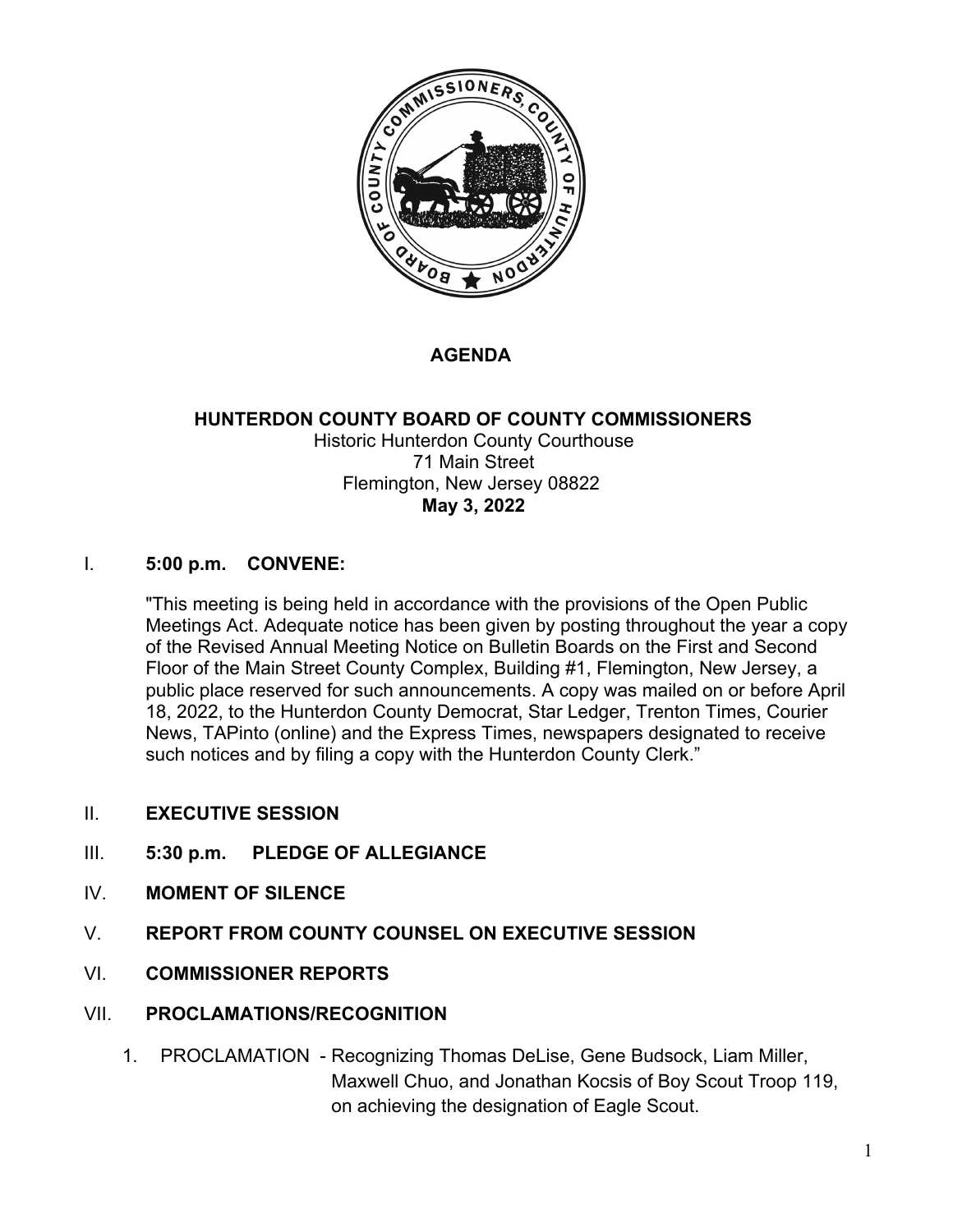- 2. PROCLAMATION Recognizing the 50th Anniversary of the Hunterdon County Division of Senior, Disabilities, and Veteran's Services.
- VIII. **PUBLIC COMMENT, Limited to 2 minutes per person. (Comments exceeding 2 minutes will be entertained later in the agenda)**

### IX. **ECONOMIC DEVELOPMENT & TOURISM**

1. RESOLUTION - Establishing "Explore Hunterdon: Rediscover Hunterdon's Communities" Grant Program.

### X. **CONTINUATION OF PUBLIC HEARING ON TIPPING FEES FOR MUNICIPAL SOLID WASTE AT THE COUNTY TRANSFER STATION**

1. PUBLIC HEARING Consideration of the application from Waste Management for an increase to tipping fees for Municipal Solid Waste at the Hunterdon County Transfer Station.

# XI. **GRANTS, Michael Franchini, Assistant to the CFO**

- 1. RESOLUTION Authorizing the Commissioner Director to sign and accept on behalf of the County, a Stop Violence Against Women Act (VAWA) grant subaward, for the Hunterdon County Victim Witness Assistance Victim Services Project, with the New Jersey Department of Law and Public Safety, Division of Criminal Justice, Office of the Attorney General, in the amount of \$10,309.00 (County Match \$5,506.00), for the period of July 1, 2022 through June 30, 2023, for the office of the Hunterdon County Prosecutor.
- 2. RESOLUTION Authorizing the Director of the Board of County Commissioners to enter into a grant agreement with the Department of Military and Veterans Affairs, on behalf of the County, to provide transportation services to Hunterdon County veterans through The LINK transportation system in the amount of \$15,000.00 for the period of July 1, 2022, through June 30, 2023.
- 3. RESOLUTION Accepting an amended grant award from the Juvenile Justice Commission, in the total program amount of \$283,709.00 (\$132,544.00 in State/Community Partnership (SCP) Program Service Funds SCP-22-PS-10, \$55,550.00 in SCP Program Management Funds SCP-22-PM-10 and \$95,615.00 in Family Court Services Funds FC-22-10), for the period of January 1, 2022, through December 31, 2022, for the purpose of community-based sanctions and services for juveniles provided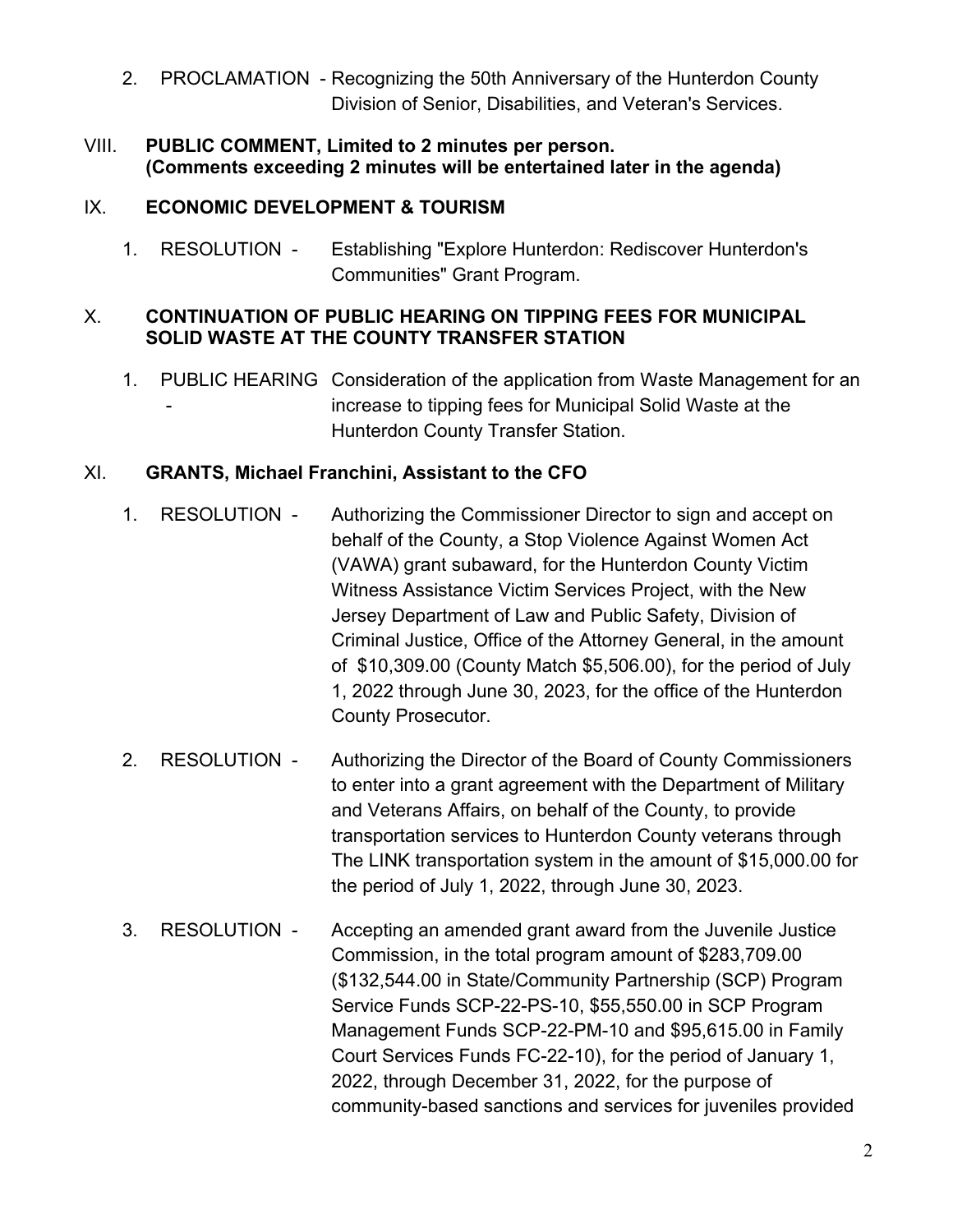through the Hunterdon County Youth Services Commission.

4. RESOLUTION - Authorizing the Commissioner Director to execute all necessary documents on behalf of the County, to apply for the DMHAS Youth Leadership grant, through the Governor's Council on Alcoholism and Drug Abuse, in the about of \$10,730.00, for the purposes of supporting additional municipal alliance programming, for the period of July 1, 2022 through March 14, 2023.

# XII. **PURCHASING, Ray Rule, QPA**

- 1. RESOLUTION Authorizing the award of County Bid #2022-04, to E-Z-GO, Division of Textron, Inc., for the leasing and maintenance of golf carts for Heron Glen Golf Course, in an amount not to exceed \$106,787.52 annually, for a period of five years.
- 2. RESOLUTION Approving a Professional Services Contract with Charles Nechtem Associates, Inc., for providing employee assistance program services for Hunterdon County employees, in an amount not to exceed \$20,000.00, for a twelve-month period.
- 3. RESOLUTION Approving requisition #R2-02736 with Electronic Service Solutions, for microwave link for the Department of Public Safety, Division of Communications, to establish a public safety grade point, in an amount not to exceed \$92,990.30.
- 4. RESOLUTION Approving a Professional Services Contract with Pennoni Associates, Inc., for professional engineering consulting services for work at the Hunterdon County Transfer Station, in an amount not to exceed \$69,800.00.

### XIII. **COUNTY ADMINISTRATOR, Kevin Davis**

- 1. RESOLUTION Authorizing a modification of a contract with Vault Medical Services of New Jersey for the operation of a COVID-19 community testing site, pursuant to N.J.S.A.40A:11-6, for the period of May 1, 2022 through May 31, 2022.
- 2. RESOLUTION Authorizing the Commissioner Director, on behalf of the Board of Commissioners, to sign correspondence to Hunterdon County's legislative delegation and Congressman Tom Malinowski and New Jersey two United States Senators, in support of the 'end the 9-1-1 fee diversion' campaign.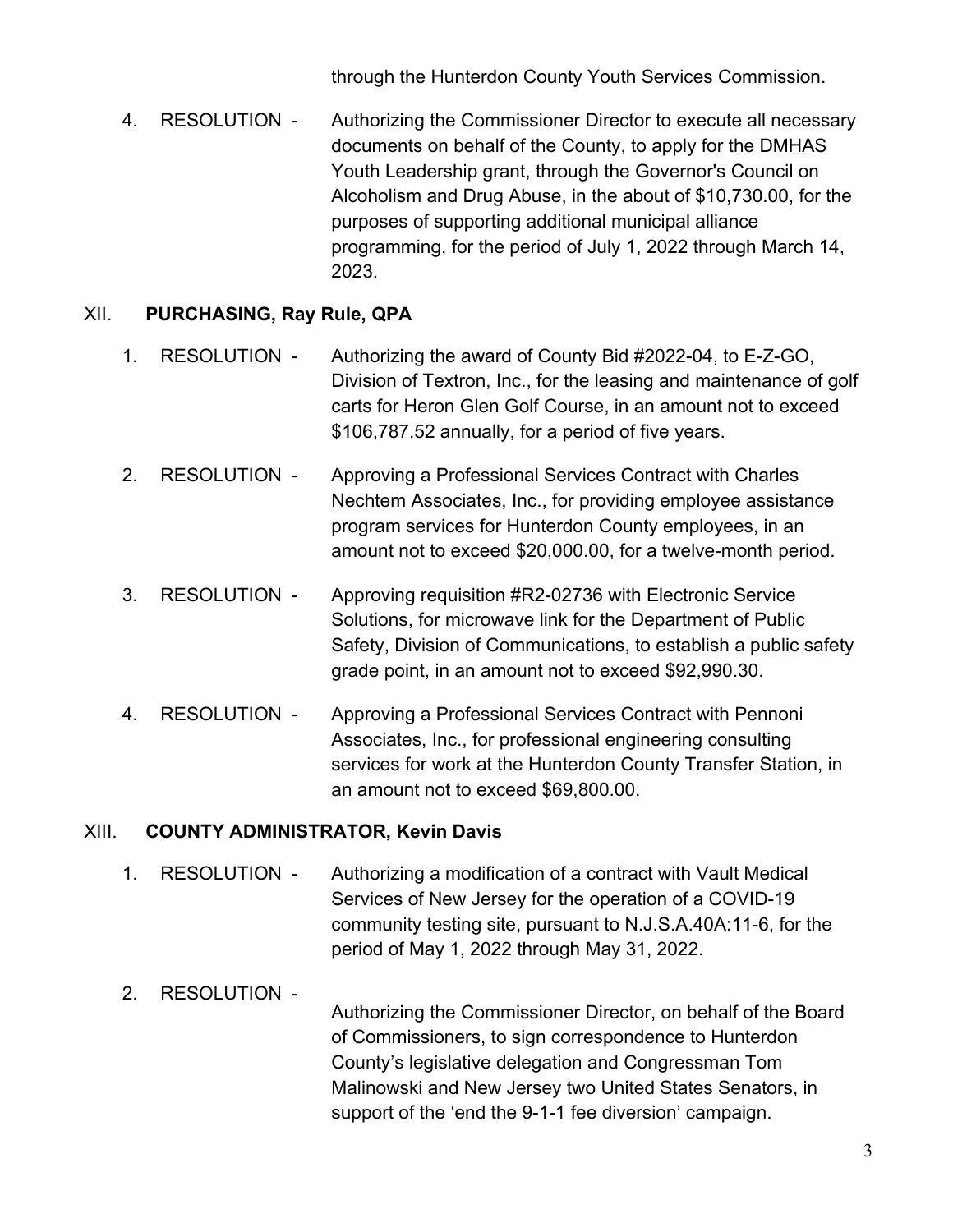#### XIV. **APPOINTMENTS**

1. RESOLUTION - Approving the reappointment of Lawrence Cartwright as a member to the Hunterdon County Mental Health Board, term to be effective immediately through May 31, 2024.

#### XV. **CONSENT AGENDA**

"All matters listed under the Consent Agenda are considered to be routine by the Board of County Commissioners of the County of Hunterdon and will be enacted by one motion in the form listed below. There will be no separate discussion of these items. If discussion is desired that item will be removed from the Consent Agenda and will be considered separately."

- 1. AGENDA ITEM Approving the claims register dated May 03, 2022.
- 2. RESOLUTION Approving the executive session and regular meeting minutes from April 19, 2022.
- 3. RESOLUTION Approving a request from Hunterdon Central Regional High School to use the Juror Parking Lot on Park Avenue in Flemington on Tuesday, June 21st, 2022, from 8 a.m. to 9:30 a.m., and again at 11:45 a.m. for the shuttle for the high school graduation.
- 4. RESOLUTION Acknowledging the action of the County Sheriff Fredrick W. Brown in hiring Douglas Schrade as a Security Guard and granting a regular appointment.
- 5. RESOLUTION Authorizing the Purchasing Agent to solicit for competitive bids for furnishing and delivering calcium chloride solution for snow and ice control for roads and bridges.
- 6. RESOLUTION Authorizing the Purchasing Agent to solicit competitive bids to furnish and deliver transit concrete.
- 7. RESOLUTION Authorizing the Purchasing Agent to solicit competitive bids to furnish and deliver rock salt for snow and ice control for roads and bridges.
- 8. RESOLUTION Requesting a time extension with the New Jersey Department of Transportation (NJDOT), for the project known as the replacement of Bridge ED-262, located on Dunkard Church Road in Township for East Amwell and Township of Delaware, with the extension being for one-year.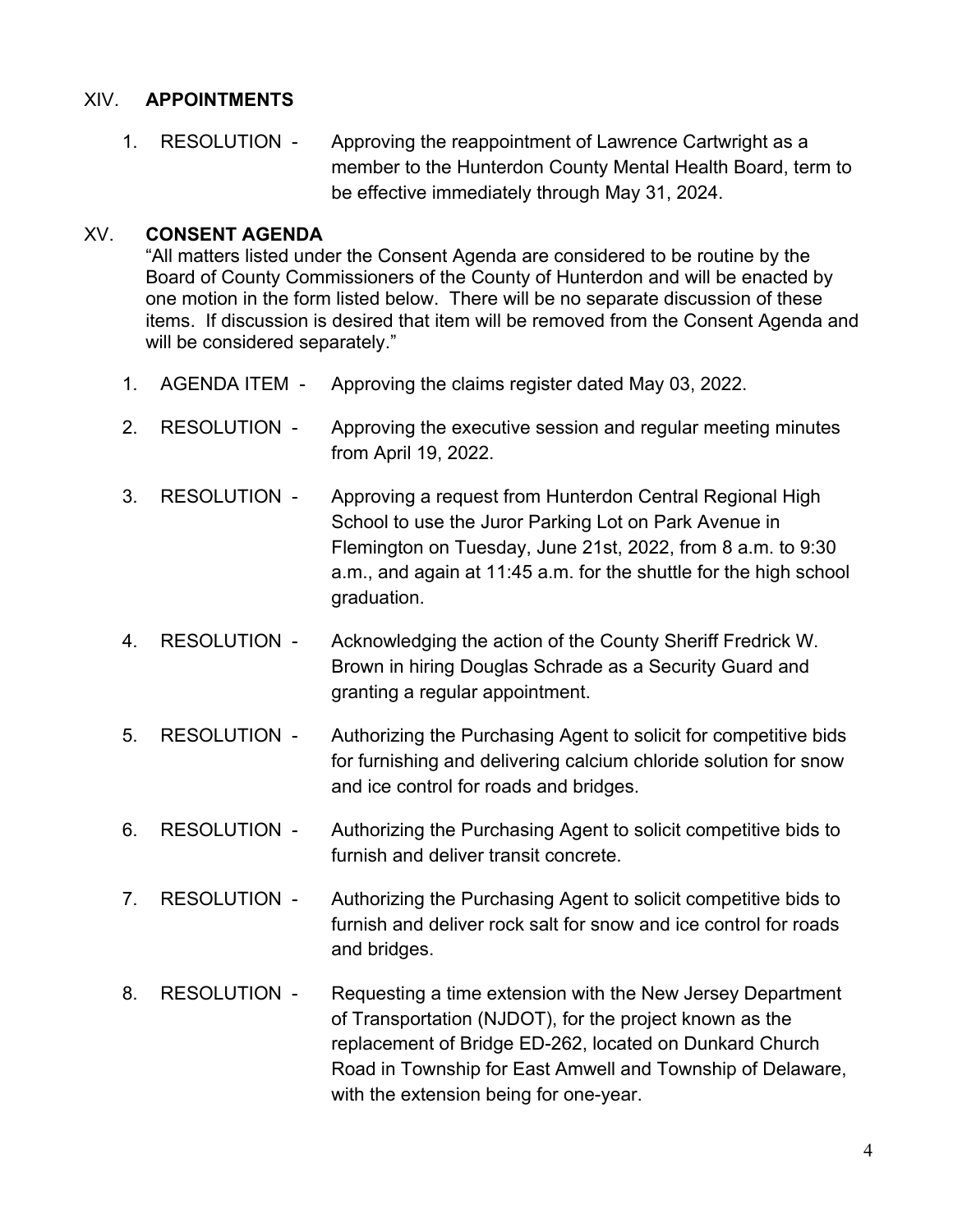- 9. RESOLUTION Authorizing the Commissioner Director or Deputy Director to sign, on behalf of the County, a Release For Property Damage related to an accident that occurred October 4, 2021 in the Township of Tewksbury.
- 10. RESOLUTION Authorizing the Commissioner Director to sign on behalf of the County, an Engagement Letter with Giampaolo & Associates to perform an audit of the Hunterdon County Division of Housing Services programs for the year ending December 31, 2021.
- 11. RESOLUTION Authorizing the Commissioner Director to sign on behalf of the County, the FPA Echo Hill Dam inspection documents for submission to NJ Dam Safety.
- 12. RESOLUTION Authorizing the Commissioner Director to execute on behalf of the County, a Collective Bargaining Agreement between the County of Hunterdon and Communications Workers of America, CWA Local 1036, Supervisors Unit, for the period of January 1, 2021, through December 31, 2025.
- 13. RESOLUTION Authorizing the Deputy Administrator to execute on behalf of the County, a Side Letter of Agreement between the County of Hunterdon and Communications Workers of America, CWA Local 1036, Department of Public Safety.
- 14. RESOLUTION Authorizing the Deputy Administrator to execute on behalf of the County, a Side Letter of Agreement between the County of Hunterdon and Communications Workers of America, CWA Local 1036, Department of Information and Technology.
- 15. RESOLUTION Authorizing the Deputy Administrator to execute on behalf of the County, a Side Letter of Agreement between the County of Hunterdon and Communications Workers of America, CWA Local 1036, within various Departments for the Laborer (Seasonal) position.
- 16. RESOLUTION Approving a request from the Greater Valley Rhodesian Ridgeback Club to hold an AKC dog lure coursing field event on September 23rd, September 24th, and September 25th, 2022 at the South County Park at the Case Field, and have a maximum of four RVs on the property overnight during the event.
- 17. RESOLUTION Approving the request from the Raritan Headwaters Association to host their "Water Ways" educational program at the Three